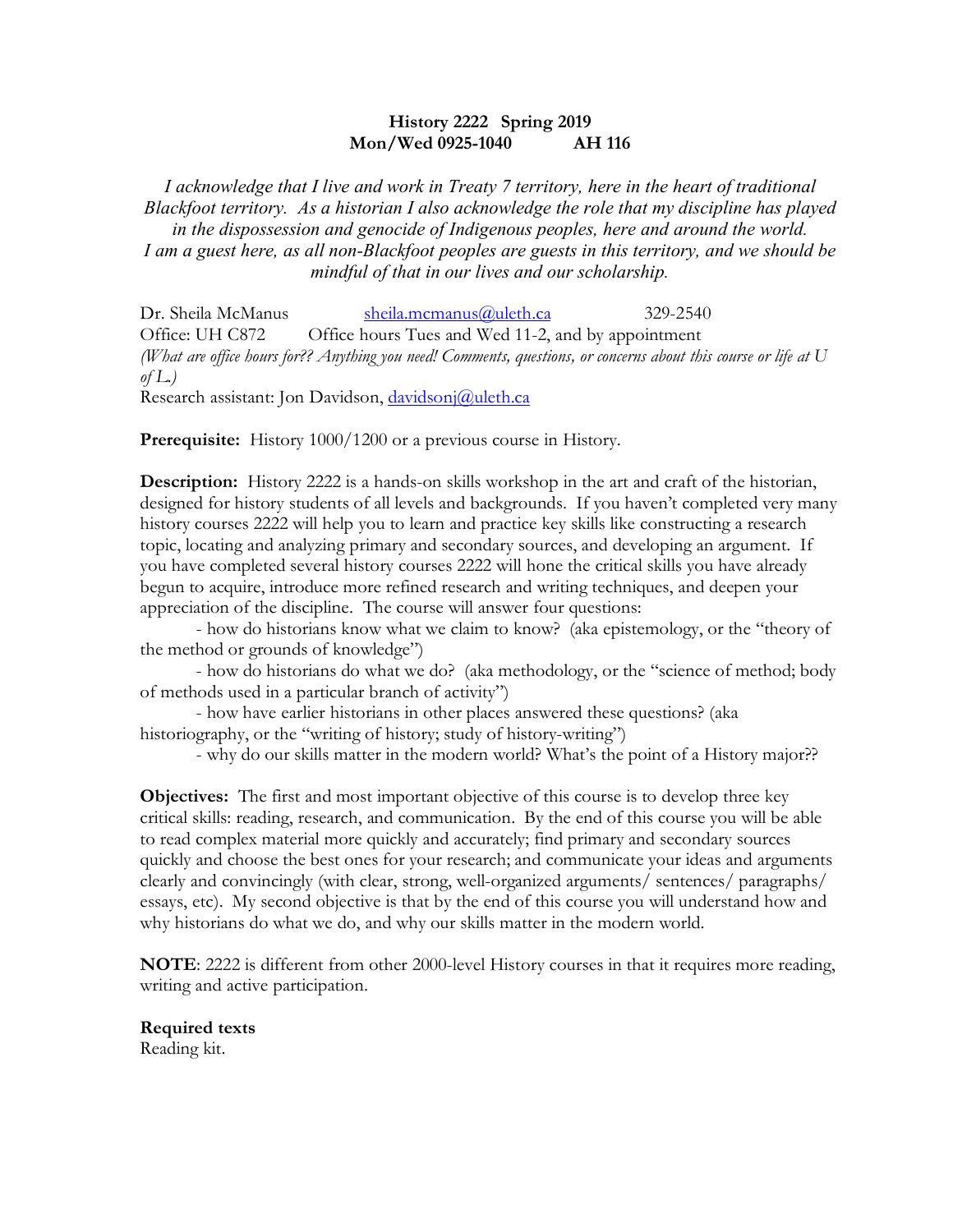## **Recommended texts**

Storey and Jones. *Writing History: A Guide for Students*. Oxford University Press. Any edition is fine.

#### **How your grade will be broken down:**

Participation (35%)

CRAAP test assignment (1800-2000 words, 15%)

The Moodle window to submit your CRAAP Test will be open February 7-10. Article analysis (1400-1500 words, 25%)

The Moodle window to submit your drafts will be open March 7-10.

The Moodle window to submit your re-writes will open one week

after I return the drafts.

Pop culture analysis (1200-1500 words, 25%)

The Moodle window to submit your final papers will be open April 4-8.

# **You must complete ALL requirements to get a grade in this course.**

#### **U of L History Department grading system**

| $94-100\%$ A+ 4.0 GPA |              |     | $70-73.9\%$ C+ 2.3 GPA |        |      |
|-----------------------|--------------|-----|------------------------|--------|------|
| 90-93.9               | $\mathsf{A}$ | 4.0 | 66-69.9                | C      | 2.0  |
| 86-89.9               | $A -$        | 3.7 | 62-65.9                | $C-$   | 1.7  |
| $82-85.9$ B+          |              | 3.3 | 58-61.9                | $D+$   | 13   |
| 78-81.9               | B            | 3.0 | 50-57.9                | $\Box$ | 1 () |
| 74-77.9               | $B-$         | 27  | $0-49.9$               | - F -  |      |

**Participation**: Some of you will demonstrate your engagement with our course material through your active, constructive participation during our discussions and workshops, and clear evidence of having read and thought about the reading beforehand. Some of you will demonstrate your engagement through short, written reflections (emailed directly to me) after our discussions and workshops.

**The CRAAP Test assignment (~1800-2000 words, worth 15%):** Choose any research topic in history that interests you. Find ten sources (including at least one scholarly journal article, one scholarly monograph, one scholarly anthology, and one primary source) that you could use to write a research paper on this topic. Apply the CRAAP Test to each of your ten sources. Then use that information to create a 2000 word annotated bibliography (i.e.  $\approx$  200 words per item). Use the History Department style guide to make sure that the items are all in the correct order and cited properly.

**Article analysis (1400-1500 words, worth 25%):** In this paper you will analyze a recent scholarly article chosen from a list I will post in Moodle. The purpose of this assignment is to improve your reading, writing and critical thinking skills by analyzing the author's argument and sources to make your own original argument about the article's strengths and weaknesses. Learning how to read and think analytically, and write clearly, are two of the most useful skills you can get from a history course. Having the opportunity to re-write the paper means you can also improve your writing skills by using the critiques provided on the first assignment.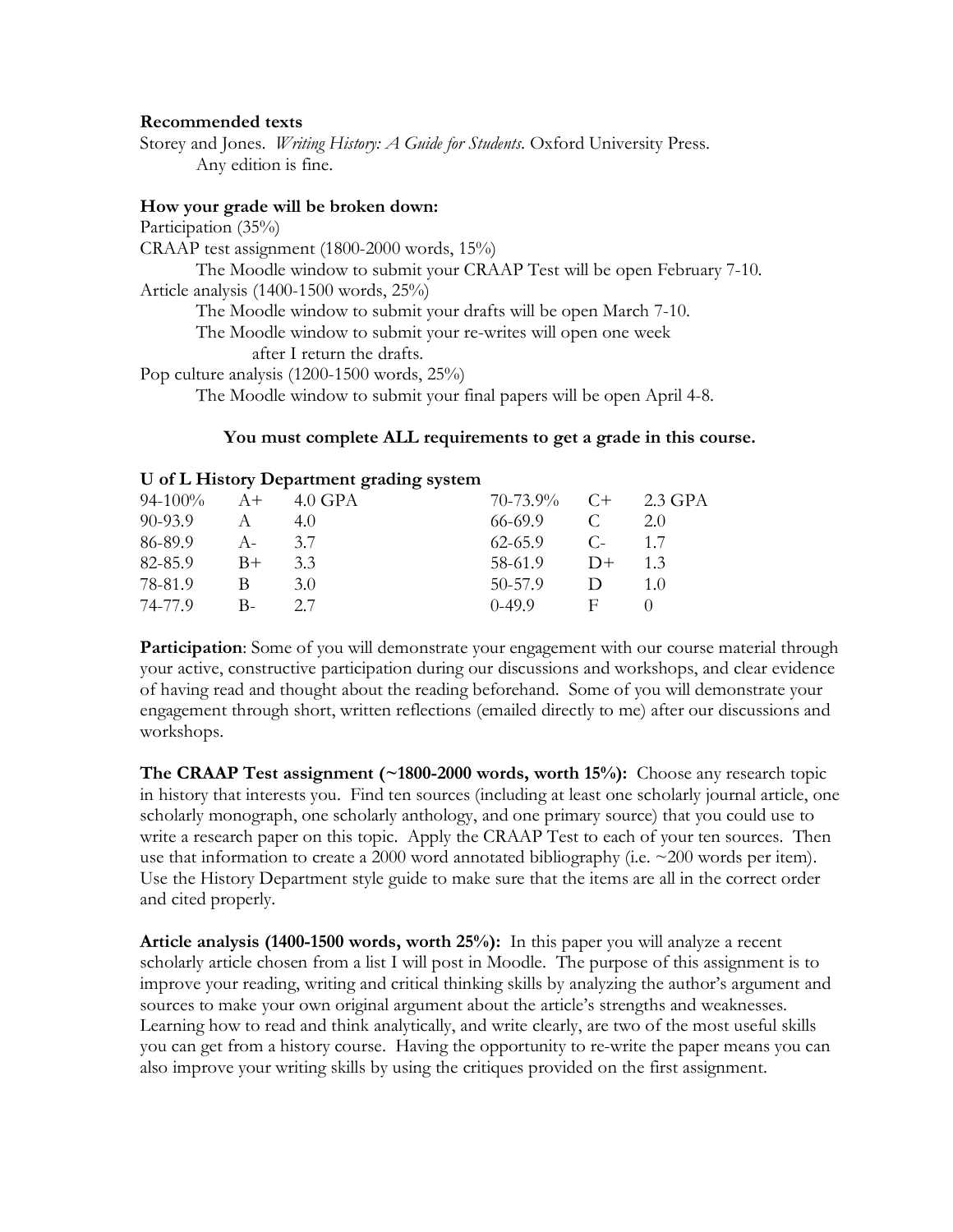**Pop culture analysis/the blog project (1200-1500 words, worth 25%):** The purpose of this assignment is for you to assess the accuracy AND effectiveness/entertainment value of one example of mass media which presents history to a popular audience (e.g. a "based on historical events" film, video game, tv or web series, or novel).

**Format for all written assignments:** To make it easier for me to read and grade your written assignments PLEASE double-space the text, use a 12-point font and at least one-inch margins. You don't need to add spaces between paragraphs, but do number all of the pages. Please submit your written assignments on Moodle during the specific window, but if you are late then email it to me directly.

**Extensions and late penalties**: You can take up to 7 extra days to hand assignments in, no questions asked – just email me and let me know how many days you need. If we haven't arranged an extension I will penalize late assignments 4% per day, including weekends.

**Academic integrity:** We commit ourselves to act with academic integrity this term – to be ethical in what we say and write, and offer credit to others for thinking of ideas before us. I believe that everyone in this course is fundamentally honest and I will help you learn the conventions of academic integrity, such as citing sources and being clear about where our own words begin and end. If you want to read what the U of L Calendar says about this topic, you can find it here under "Academic Offenses."

**https://www.uleth.ca/ross/sites/ross/files/imported/academic-calendar/2017- 18/part04.pdf**

**Kids in class? No problem!** Sometimes your child care options fall through at the last minute, and for many student parents that can mean having to miss class. Occasionally needing to bring your child to class is not a long term solution, but it is perfectly acceptable. I would ask that you sit by the door, so you can easily take a few minutes outside if your child needs attention or begins disrupting everyone's learning. I would encourage everyone in the class to help make any such guests feel welcome.

**Bonus points! Help me learn your names by stopping by my office to say hi, and I will add two points to your final grade!**

**Please note that my office must be scent-free because strong smells and chemicals make me ill. If you wear perfume or aftershave do not take it personally if I have to move our meetings to a larger, better-ventilated room.**

**Schedule of lectures, readings and discussion topics (all subject to change)**

**Mon Jan 7** What do historians do? How? Why?

**Wed Jan 9** discussion: Why study history?

American Historical Association, "Why Study History?" https://www.historians.org/teaching-and-learning/why-study-history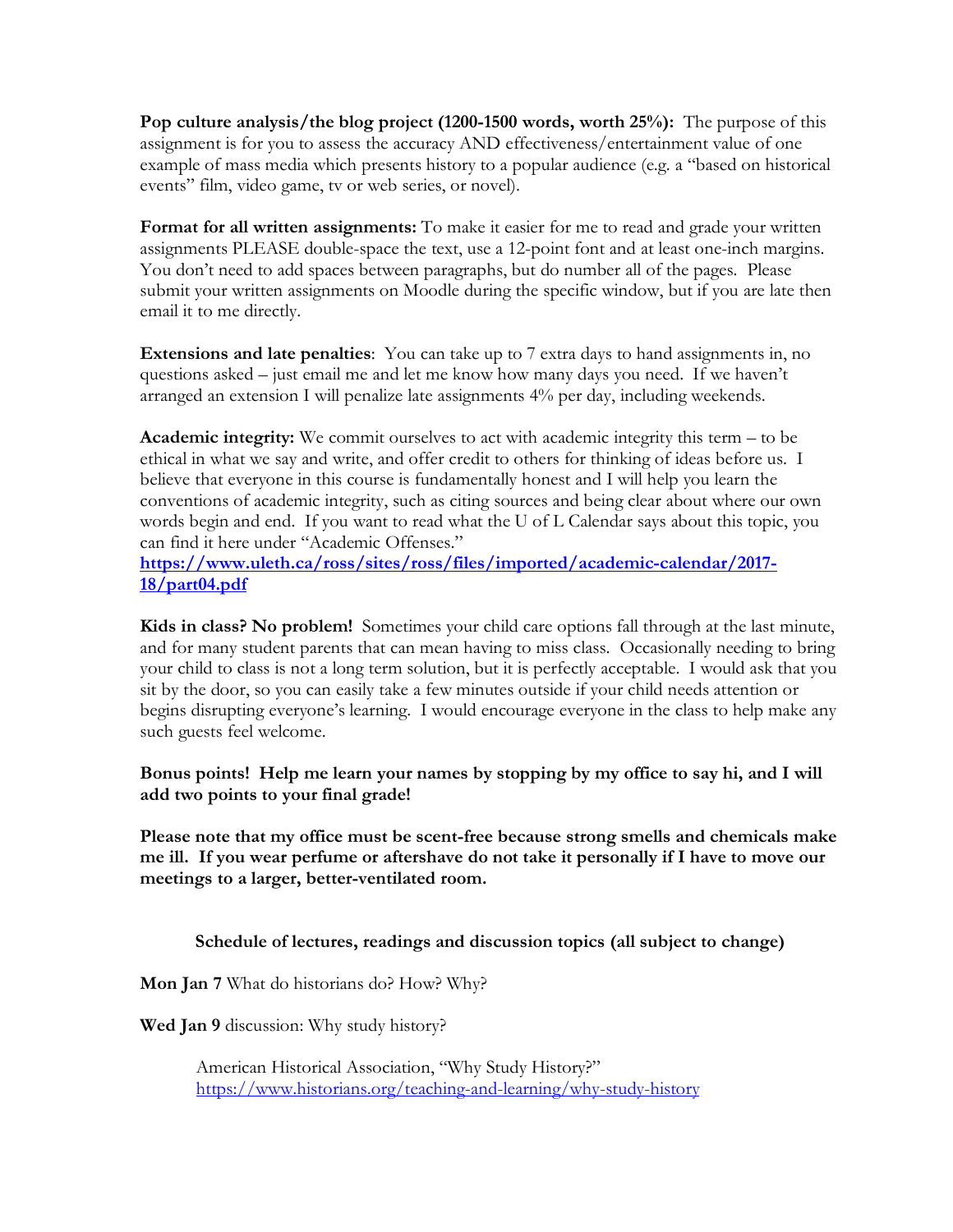Kevin Gannon, "Objective history is impossible. And that's a Fact." *The Tattooed Professor*, May 9, 2016. http://www.thetattooedprof.com/2016/05/09/objective-history-is-impossible-andthats-a-fact/

Christio Aivalis, "The Value of History in the 'age of Fake News.'" *Active History*, September 14, 2017. http://activehistory.ca/2017/09/the-value-of-history-in-the-age-of-fake-news/

Elizabeth Elliott, "Why Read Why Learn History (When It's Already Summarized in this Article?)." *AHA Perspectives on History*, August 20, 2018. https://www.historians.org/publications-and-directories/perspectives-onhistory/september-2018/why-read-emwhy-learn-history/em-(when-its-alreadysummarized-in-this-article)

- **Mon Jan 14** research skills 1 focusing and refining your research topic Read Storey and Jones, Chap 2.
- **Wed Jan 16** research skills 2 library workshop with Librarian Romany Craig
- **Mon Jan 21** research skills 3 CRAAP test workshop (how to assess quickly what you've found)
- **Wed Jan 23** research skills 4 how to gut a monograph (and why do you want to?)
- **Mon Jan 28** research skills 5 how to read and analyze a scholarly article
- **Wed Jan 30** research skills 6 primary sources Read Storey and Jones Chap 3.
- **Mon Feb 4** research skills 7 how to cite what you've found (aka the fetish of footnoting) Read Storey & Jones Chap 5.
- **Wed Feb 6** Reverse-engineering for historians!

## **The Moodle window to submit your CRAAP Test will be open Feb 7-10**

- **Mon Feb 11** How to write a history paper 1 making a clear argument Read Storey and Jones Chap 6.
- **Wed Feb 13** How to write a history paper 2 topic sentences and transitions Read Storey and Jones Chap 8. See also Raul Pacheco-Vega, "Writing topic sentences and crafting paragraphs." http://www.raulpacheco.org/2018/10/writing-topic-sentences-and-craftingparagraphs/?fbclid=IwAR2Twr9GvN6bErD2GhqcJ9XEehjiS34FbMz\_A-55yyxnXs2vlyXYLzQSvaQ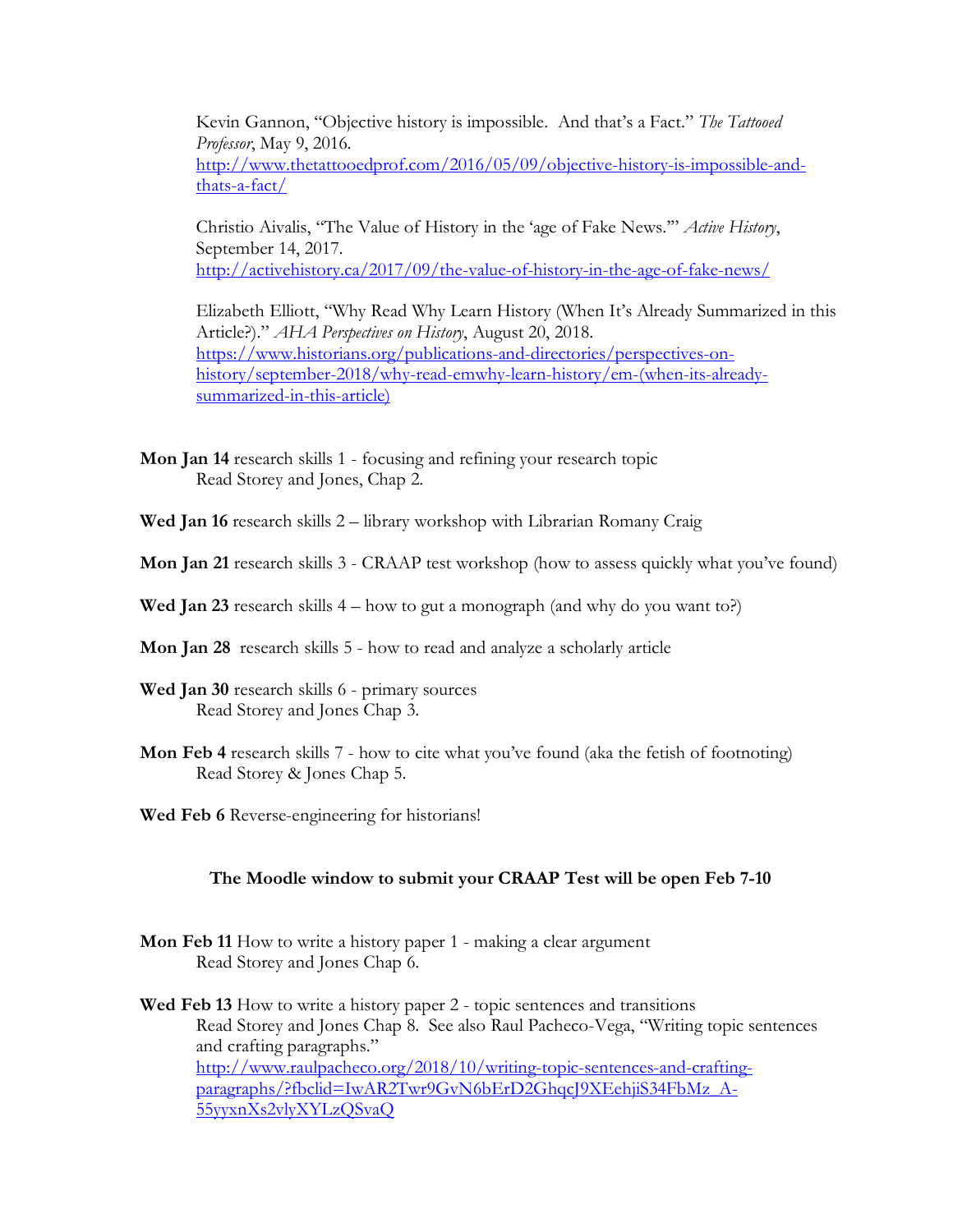## **Feb 18-22 Reading week!**

**Mon Feb 25** film *Rashomon* (dir. Akira Kurosawa, 1950)

- **Wed Feb 27** discussion of *Rashomon*
- **Mon Mar 4** discussion: The historian's task? Answers from Ancient Greece to the 19<sup>th</sup> century Readings in coursepack.
- **Wed Mar 6** discussion: Is history an art or a science? Part One. Read Voltaire, Macaulay, Davis, and Cronon in coursepack.

#### **The Moodle window to submit your article analysis will be open Mar 7 – 10**

**Mon Mar 11** discussion: Is history an art or a science? Part Two. Re-read Ranke, plus Bury, Fogel and Engerman, Annales intro, Braudel in coursepack.

**Wed Mar 13** discussion: From drug dealers to addiction counsellors – historians' long awkward relationship with nationalism and public memory.

Readings in coursepack/Moodle + these links

Natalie Nougayrede, "Fake news is bad. But fake history is even worse." *The Guardian*, August 4, 2017.

https://www.theguardian.com/commentisfree/2017/aug/04/fake-news-fake-historyturkey-china-rewrite-past

Jason Steinhauer, "History is not there to be liked: On Historical Memory, Real and Fake." *Foreign Policy Research Institute*, September 15, 2017. https://www.fpri.org/article/2017/09/history-not-liked-historical-memory-real-fake/

Matthew Sears, "The Monument War: Not just about 'History.'" *Active History*, October 5, 2017.

http://activehistory.ca/2017/10/the-monument-war-not-just-about-history/

Tom Fraser, "Edward Cornwallis, Public Memory, and Canadian Nationalism." Active History, March 13, 2018. http://activehistory.ca/2018/03/edward-cornwallis-public-memory-and-canadian-

nationalism/

Stéphane Lévesque, "A new approach to debates over Macdonald and other monuments in Canada: Part 1." *Active History*, November 6, 2018. http://activehistory.ca/2018/11/a-new-approach-to-debates-over-macdonald-andother-monuments-in-canada-part-1/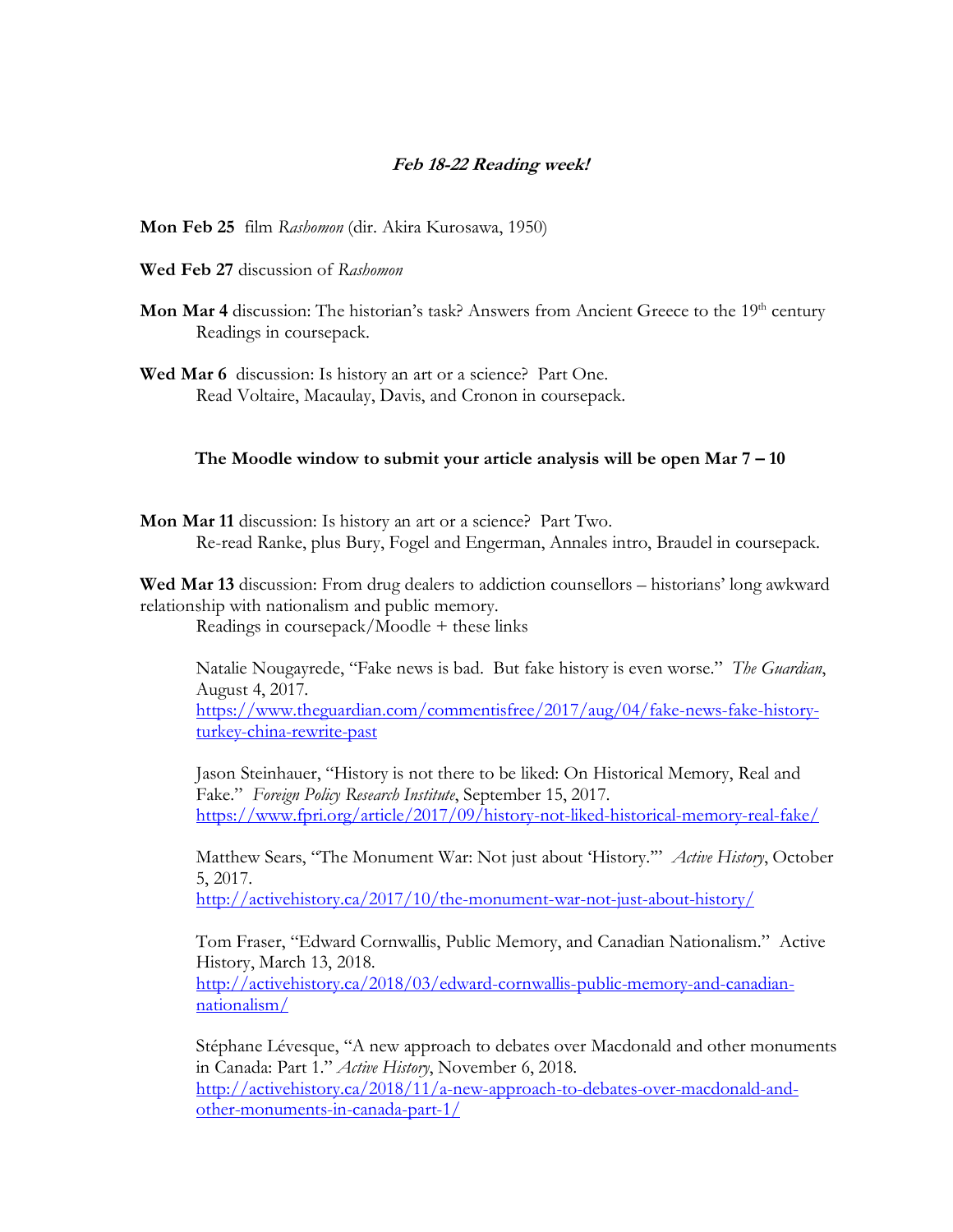**Mon Mar 18** "Going Pro – when popular and academic history parted ways" Readings in coursepack + these links:

American Historical Association, 2018 Statement on Standards of Professional Conduct. https://www.historians.org/jobs-and-professional-development/statements-standardsand-guidelines-of-the-discipline/statement-on-standards-of-professional-conduct (Just read Parts 1, 2, and 6)

Adam Coombs, "In Defence of (Canadian Academic) History," *Active History*, October 13, 2017.

http://activehistory.ca/2017/10/in-defence-of-canadian-academic-history/

Alison Miller, "AHA Townhouse notes: Complicating ourselves into obscurity." *Perspectives on History*, November 1, 2017. https://www.historians.org/publications-and-directories/perspectives-onhistory/november-2017/townhouse-notes-complicating-ourselves-intoobscurity#.WhLahnQfLys.facebook

**Wed Mar 20** discussion: Historians as communicators

Sarah Madsen Hardy and Marisa Milanese, "Teaching Students to be Public Intellectuals," The Chronicle, June 29, 2016. https://www.chronicle.com/article/Teaching-Students-to-Be-Public/236944?cid=at&elq=7ef5b8724d314831bdcabcb26c2b79a3&elqCampaignId=34 56&elqTrackId=2e7ef45a5bab44a2b3cdbbb8d34d5cda&elqaid=9691&elqat=1&utm\_m edium=en&utm\_source=at

James Grossman, AHA executive director, "History, Historians, and 'the Current Moment,'" *Perspectives on History*, November 1, 2017 https://www.historians.org/publications-and-directories/perspectives-onhistory/november-2017/history-historians-and-the-current-moment

Samia Madwar, "Active History website aims to 'get history out of the university.'" University Affairs, December 5, 2017. https://www.universityaffairs.ca/news/news-article/active-history-website-aims-get-

history-university/

Mathew Gabriele, "Why Bunnies are a New Gateway to the Meaning of the Past," Forbes, July 11, 2018. https://www.forbes.com/sites/matthewgabriele/2018/07/11/why-bunnies-are-a-newgateway-to-the-meaning-of-the-past/#289f0e0f4a36

Adele Perry, "Historians in Public," Active History, December 14, 2018. http://activehistory.ca/2018/12/historians-in-public/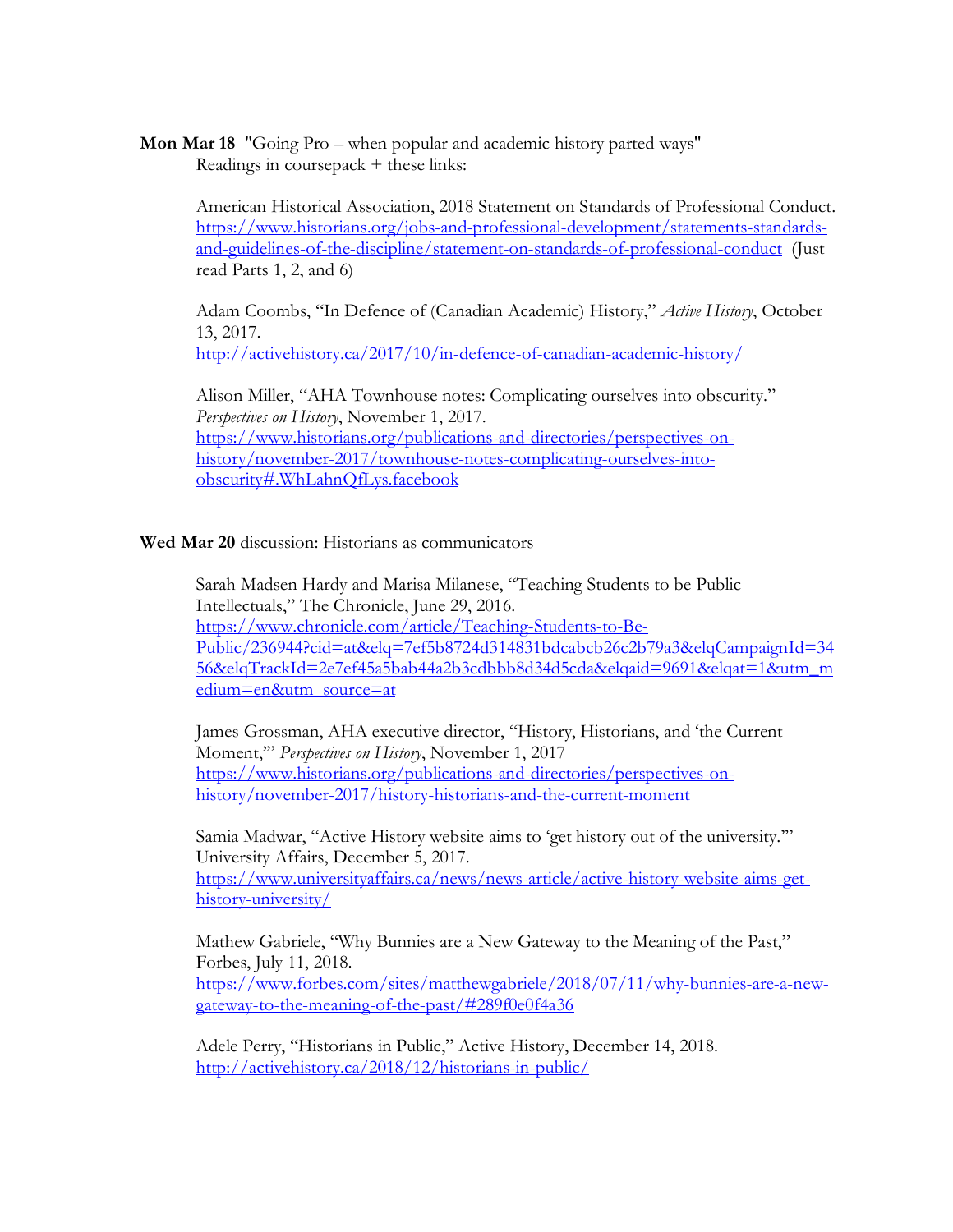**Mon Mar 25** workshop on the final essay. Start thinking about what film/novel/video game/tv show/blog/podcast etc you want to discuss in your final project.

- **Wed Mar 27** discussion: new and emerging topics and tools Guests and readings TBA.
- **Mon Apr 1** discussion: Does "moral engagement" compromise our craft? Readings in coursepack + these links

Andrew Nurse, "Debating the Holocaust? The Role of Debate in History." *Active History*, June 28, 2018. http://activehistory.ca/2018/06/debating-the-holocaust-therole-of-debate-in-history/

Mathew Sears, "Partisans assail historians for judging the past by today's standards. Here's why they're wrong." *The Washington Post*, July 12, 2018. https://www.washingtonpost.com/news/made-by-history/wp/2018/07/12/partisansassail-historians-for-judging-the-past-by-todays-standards-heres-why-theyrewrong/?noredirect=on&utm\_term=.81064ad2818f

# **LAST DAY: Wed Apr 3** The rants

**The Moodle window to submit your final papers will be open Apr 4-8**